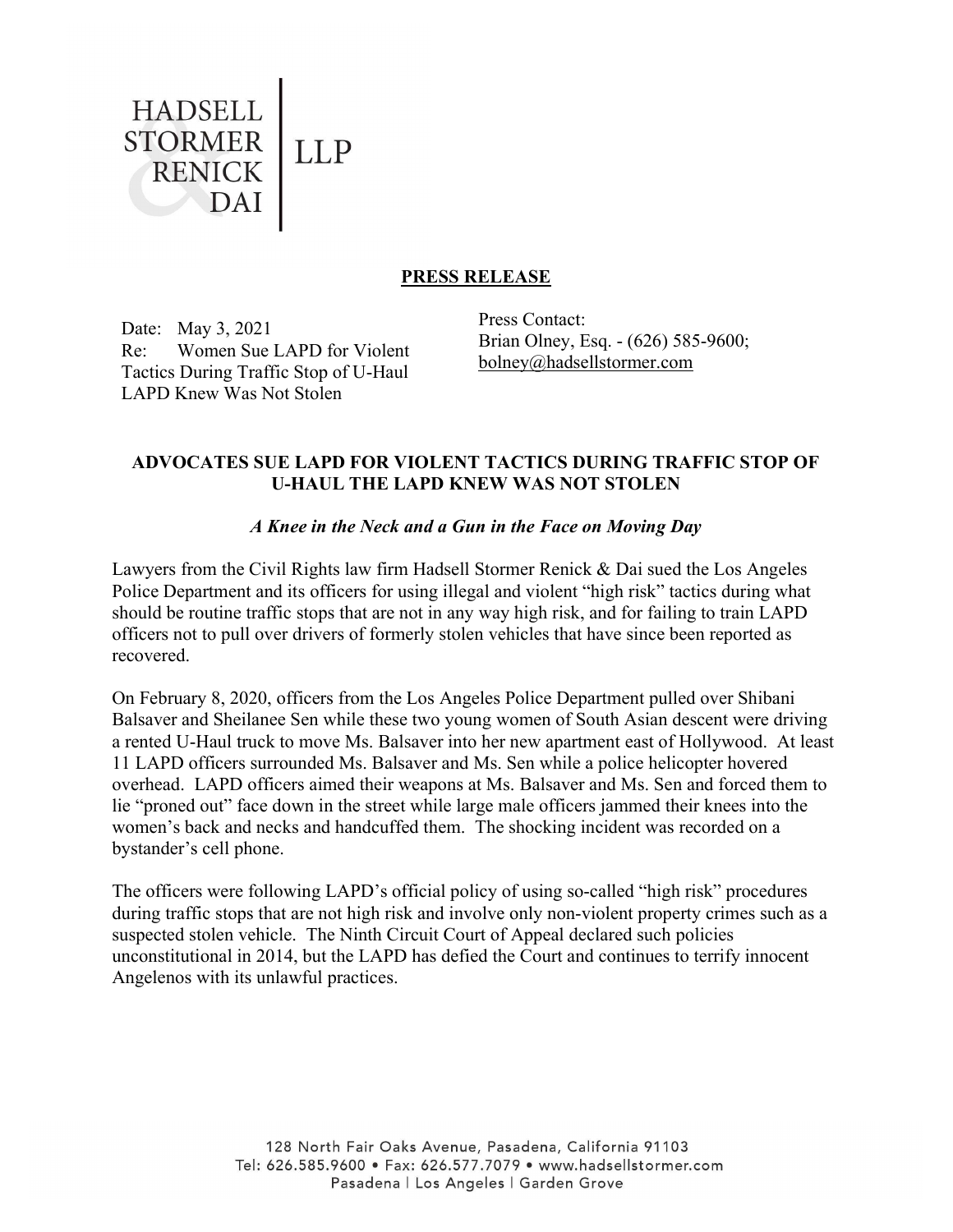## Hadsell Stormer Renick & Dai LLP

May 4, 2021 Page 2







128 North Fair Oaks Avenue, Pasadena, California 91103 Tel: 626.585.9600 · Fax: 626.577.7079 · www.hadsellstormer.com Pasadena | Los Angeles | Garden Grove